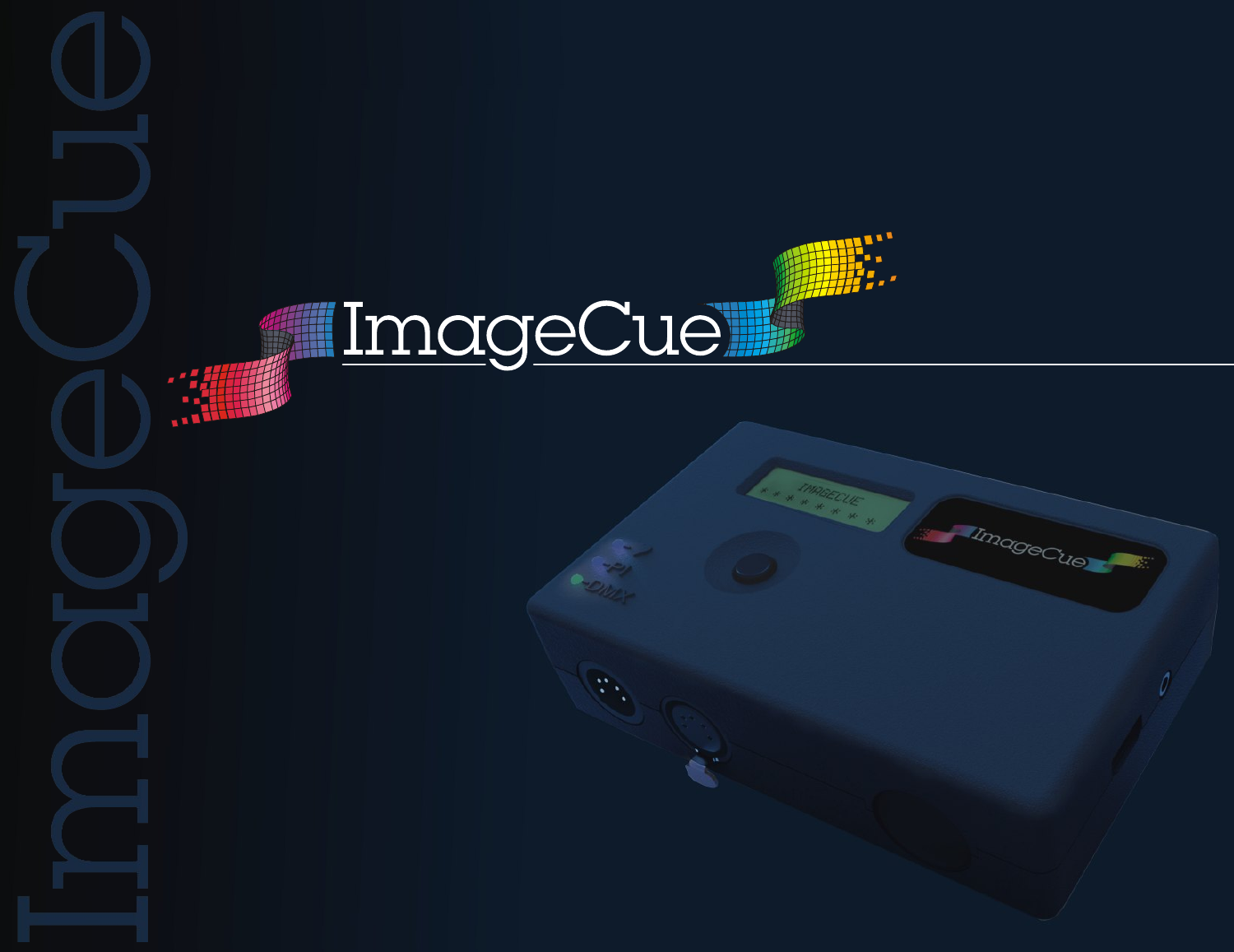

**ImageCue™** is a compact, easy to use image server that provides control of high definition still images and videos with only twelve channels of DMX512. Each **ImageCue™** includes a library of 255 images and videos. In addition, users can supply their own images and videos using a USB flash drive or external solid-state drive to provide access to over 65,000 image and video files. **ImageCue™** is fast **-** images and videos are selected and displayed/played in less than a quarter of a second. You can instantly "bump" from image to image, image to video, video to video, or video to image. Still images can also be crossfaded **-** with crossfade times of ½ second to 109 minutes in 1/10 second increments. **ImageCue™** accepts JPEG files for still images, and H264 (AVI) video files. PNG files with transparency can be overlaid onto images and videos. A software utility to convert user content to H264 is available for most common video file formats. **ImageCue™** gives the user full RGB mixing control of the background, and the color mixing can also be used in the foreground to tint images and videos. Full dimming control is provided for the output. **ImageCue™** provides the power and elegance to select and display images and videos from your DMX512 lighting console, without the complexity of a media server.

## Introduction Mechanical



### Processing

| CPU:                                                                                                                                                                                                                                                                                                                                                                                                                                                    | 900MHz Quad Core ARM Cortex-<br>A7 CPU                                    |  |  |  |  |
|---------------------------------------------------------------------------------------------------------------------------------------------------------------------------------------------------------------------------------------------------------------------------------------------------------------------------------------------------------------------------------------------------------------------------------------------------------|---------------------------------------------------------------------------|--|--|--|--|
| Graphics:                                                                                                                                                                                                                                                                                                                                                                                                                                               | VideoCore IV GPU                                                          |  |  |  |  |
| Memory:                                                                                                                                                                                                                                                                                                                                                                                                                                                 | 1GB RAM                                                                   |  |  |  |  |
| NV Memory:                                                                                                                                                                                                                                                                                                                                                                                                                                              | 16GB micro SD card <sup>1</sup>                                           |  |  |  |  |
| OS:                                                                                                                                                                                                                                                                                                                                                                                                                                                     | Custom Linux Kernel <sup>1</sup>                                          |  |  |  |  |
| USB:                                                                                                                                                                                                                                                                                                                                                                                                                                                    | 2 USB Ports for USB Flash Drive<br>or External Hard Drive ONLY            |  |  |  |  |
| Video:                                                                                                                                                                                                                                                                                                                                                                                                                                                  | High Definition 1920 x 1080p via<br>HDMI connector (default) <sup>2</sup> |  |  |  |  |
|                                                                                                                                                                                                                                                                                                                                                                                                                                                         | LCD Display: 2 rows x 16 alpha numeric<br>characters                      |  |  |  |  |
| Navigation:                                                                                                                                                                                                                                                                                                                                                                                                                                             | 5 way navigation (up, down, left,<br>right, press to select)              |  |  |  |  |
| 1<br>WARNING: Do not attempt to use the ImageCue <sup>™</sup> SD card with a<br>Raspberry Pi without the ImageCue <sup>™</sup> PCB. Likewise you should not<br>attempt to use a SD card with an operating system for a Raspberry Pi<br>(Raspbian, Pidora, OpenELEC, OSMC, ArchLinux, RISC OS, etc) in<br>ImageCue <sup>™</sup> . In either case, permanent damage not covered by the<br>warranty may occur to a Raspberry Pi or ImageCue <sup>™</sup> . |                                                                           |  |  |  |  |
| $\overline{2}$<br>resolutions available.                                                                                                                                                                                                                                                                                                                                                                                                                | HDMI to DVI adapter included with every unit. Other menu selectable       |  |  |  |  |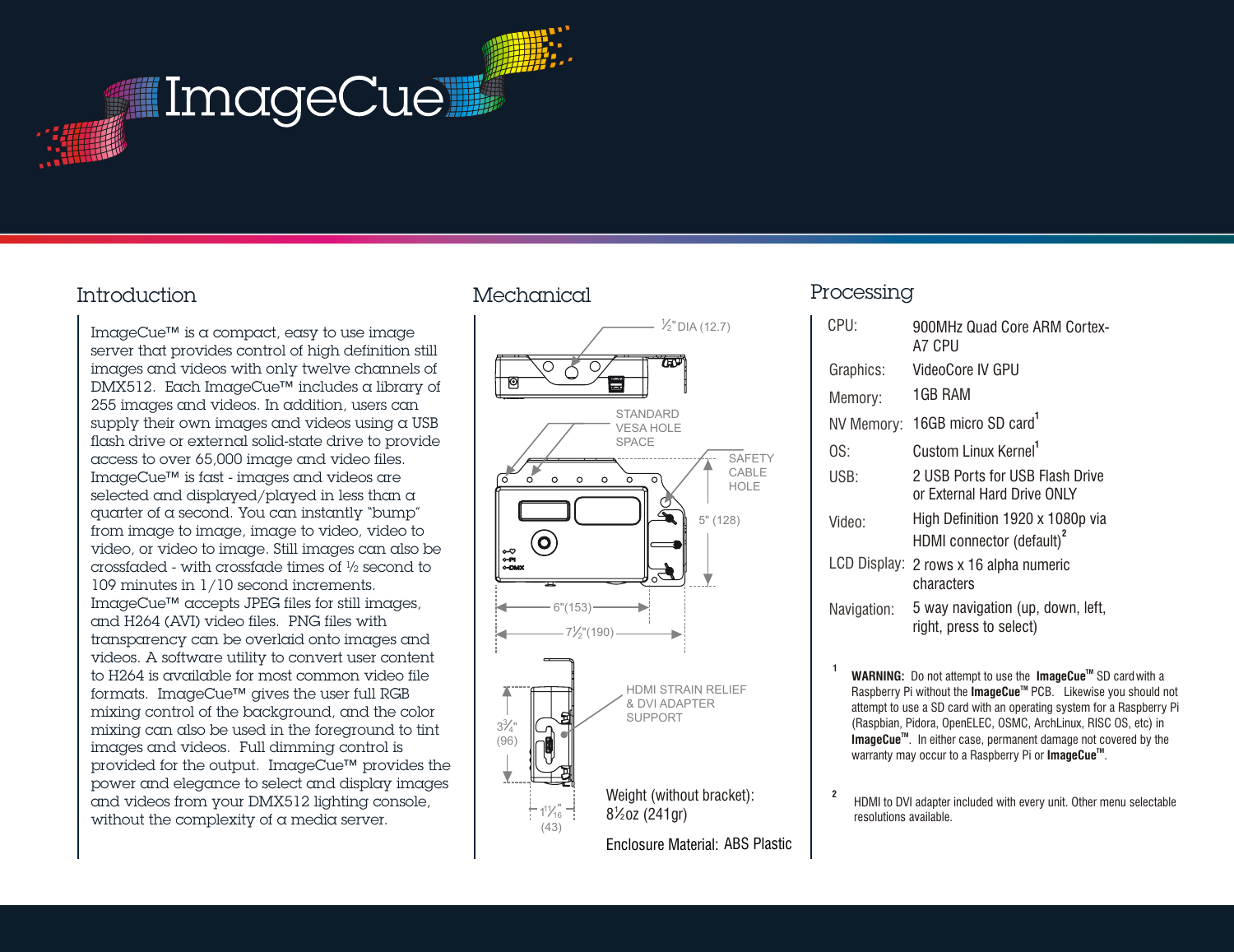# Operating Parameters

| Compliances:                                                             | FCC, CE                                                                                                                             |  |  |  |  |
|--------------------------------------------------------------------------|-------------------------------------------------------------------------------------------------------------------------------------|--|--|--|--|
| <b>Operating Temperature:</b>                                            | $0^{\circ}$ C - 49 $^{\circ}$ C (32 $^{\circ}$ F - 120 $^{\circ}$ F)                                                                |  |  |  |  |
| Humidity:                                                                | 5% - 95% (non-condensing)                                                                                                           |  |  |  |  |
| Control:                                                                 | DMX512A ANSI E1.11 - 2008 (R2013)<br>RDM ANSLE1.20 - 2010                                                                           |  |  |  |  |
| DMX512 Footprint:                                                        | 12 Channels                                                                                                                         |  |  |  |  |
| DMX512 Connectors:                                                       | 5-pin Male and 5-pin Female XLR type                                                                                                |  |  |  |  |
| DMX512 Isolation:                                                        | ISOLATED 2500 VRMS                                                                                                                  |  |  |  |  |
| DMX512 Termination:                                                      | User supplied termination                                                                                                           |  |  |  |  |
| Input Voltage:                                                           | 5VDC (regulated) $@$ 3A (15W)                                                                                                       |  |  |  |  |
| <b>External Power Supply:</b>                                            | Triad #WSU050-3000 (North America)<br>File E345519<br>EMI standard: FCC part 15 class B<br>Over voltage and short circuit protected |  |  |  |  |
| Stock Images:                                                            | 205 - Still images (JPEG) <sup>3</sup><br>50 - HD videos (H264) <sup>3</sup><br>55 - Overlay images (PNG) <sup>3</sup>              |  |  |  |  |
| NOTICE: All images and videos are copyright 2015 Breckinridge Design LLC |                                                                                                                                     |  |  |  |  |

 $\mathop{\rm Image}\nolimits^{\mathbb{I}\mathbb{M}}$  DMX Profile 1

| Chan            | Parameter                    | Description                                                                | <b>DMX</b><br>Value  | <b>Default</b><br>Value |  |
|-----------------|------------------------------|----------------------------------------------------------------------------|----------------------|-------------------------|--|
| 1               | Dimmer                       | Output intensity from blackout (0) to full intensity (255)                 | $0 - 255$            | 255                     |  |
|                 | Image                        | Stock JPEG and H264 Video                                                  | $\mathbf{0}$         |                         |  |
| $\overline{c}$  | Source                       | User Folder /imagecue001                                                   | $\overline{1}$       | $\mathbf{0}$            |  |
|                 | Folder<br>$\star$            | User Folders /imagecue002 - 255                                            | $2 - 255$            |                         |  |
|                 |                              | No Selection (OPEN)                                                        | $\mathbf{0}$         |                         |  |
| 3               | Image<br>Select<br>$\star$   | First Image File (001)                                                     | 1                    | $\mathbf{0}$            |  |
|                 |                              | Additional Image Files (002 - 255)                                         | $2 - 255$            |                         |  |
| $\overline{4}$  |                              | Fade Time - Coarse (25.6 sec per step)                                     | $0 - 255$            | $\pmb{0}$               |  |
| $\overline{5}$  | Fade Time                    | Fade Time - Fine (0.1 sec per step)                                        | $0 - 255$            | $\Omega$                |  |
| $\overline{6}$  |                              | Red saturation from none (0) to full saturation (255)                      | $0 - 255$            | 255                     |  |
| $\overline{7}$  |                              | Green saturation from none (0) to full saturation (255)                    | $0 - 255$            | 255                     |  |
| $\overline{8}$  | Color                        | Blue saturation from none (0) to full saturation (255)                     | $0 - 255$            | 255                     |  |
| 9               |                              | Master Color Saturation from none (0) to full saturation<br>(opaque) (255) | $0 - 255$            | $\mathbf{0}$            |  |
|                 | Mode<br>Control<br>$\star$   | No Control Mode Selected                                                   | $\mathbf{0}$         | $\mathbf{0}$            |  |
|                 |                              | <b>Future Control Modes</b>                                                | $1 - 63$             |                         |  |
|                 |                              | Color in front of image                                                    | 64                   |                         |  |
|                 |                              | <b>Future Control Modes</b>                                                | $65 - 127$           |                         |  |
|                 |                              | Video play once and exit                                                   | 128                  |                         |  |
| 10              |                              | Video play once and freeze                                                 | 129                  |                         |  |
|                 |                              | <b>Future Control Modes</b>                                                | $130 - 191$          |                         |  |
|                 |                              | Color in front & Video play once                                           | 192                  |                         |  |
|                 |                              | Color front & Video once freeze                                            | 193                  |                         |  |
|                 |                              | <b>Future Control Modes</b>                                                | 194 - 254            |                         |  |
|                 |                              | Display software version                                                   | 255                  |                         |  |
|                 | Overlay<br>Select<br>$\star$ | No Selection (OPEN)                                                        | 0                    |                         |  |
|                 |                              | First User Overlay File (001)                                              | 1                    |                         |  |
| 11              |                              | Add'l User Overlay Files (002 - 200)                                       | $2 - 200$            | $\mathbf{0}$            |  |
|                 |                              | First Stock Overlay File (201)                                             | 201                  |                         |  |
|                 |                              | Add'l Stock Overlay Files (202 - 255)                                      | $202 - 255$          |                         |  |
| $\overline{12}$ | Overlay<br><b>Opacity</b>    | Opacity of Overlay Image from transparent (0) to opaque<br>(255)           | $\overline{0}$ - 225 | 255                     |  |

<del>★</del> "Snap" attribute "Snap" attribute